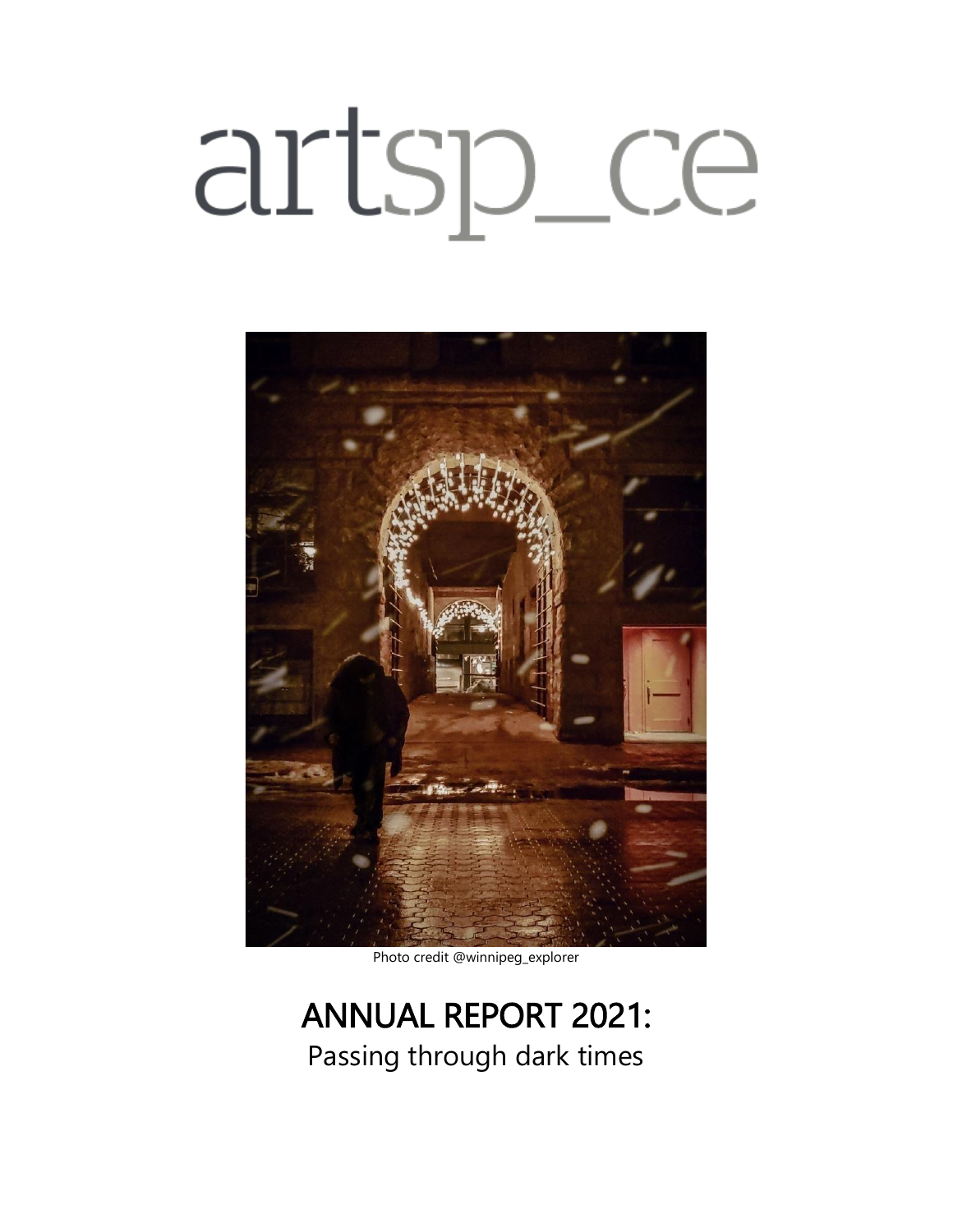## I - MESSAGE FROM THE PRESIDENT OF THE BOARD



I was invited to join the Arstpace board of Directors six years ago. At the time, I was Sponsorship Manager at Jazz Winnipeg. Six years ago, seems so far removed from where we are today. I wish I could say because all our dreams of six years ago came to be! Art groups being fully supported with operating grants that increased to the rate of inflation. Capital investments to buildings of cultural importance happened. Marginalized perspectives given equitable opportunities. Expanded programs to better address gaps in needs of the art sector. Tailor-made solutions for the reality of our communities. Talk of the arts in terms of social profit. Artspace has always tried to put forward its capacity to the service of small and medium not-forprofit Manitoba art organizations. Thus, our part in all this has been the subject of countless conversations on how to take a

step towards these sector goals. On the eve of the end of my mandate on the Artspace board of directors, all I see in front of me is the challenges of this morally depleting pandemic. Yet what I feel inside of me, emanating from my gut, is that the core raison-d'être that gave birth to Artspace in 1984, and the reason that made me excited to work from this cultural hub, is even more important today than it was nearly four decades ago. And that fills me with hope for today, and for tomorrow.

Last year we talked about batting down the hatches and weathering the storms. And some of that is still true. But as the pandemic settled in for its long game, so did our thinking around what is possible in this time, what is desired in this time. Ensuring a safe feeling space from which Artspace members to work from, was a top priority. For that to work, we needed to have clear and open lines of communications with you. We hope to continue to build on that. We also knew that inviting the public back into our spaces, was going to be a process of earning a trust. That trust happens even before people step into a space. We take the relationship between us and the public very seriously. We also knew that when the opportunity presented itself in being an asset to the arts, we would say YES. Which lead to some interesting uses of spaces both inside and outside of Artspace.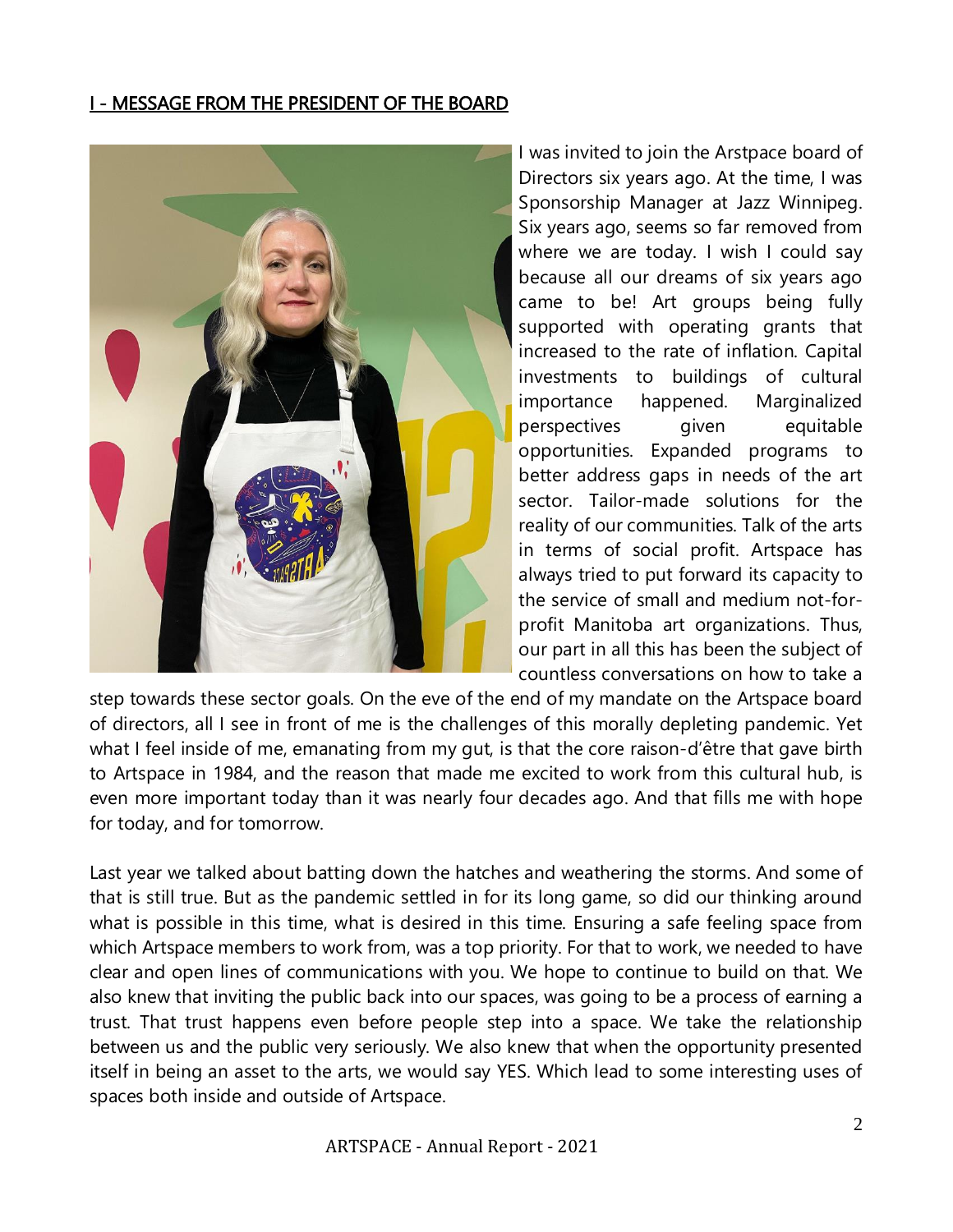I am very proud of the work done by the Artspace staff, Eric, Dave, Mahri and Lois. They embody the spirit of availability, adaptability and leadership. I am very proud of the work done by my colleagues on the board of Directors, all of whom offer their time and expertise voluntarily, Linda, Zach, Johanna, Brian, Joe, Luc, Louise, Chim, Richard, Philip and Jaimz. As I step away from the board, I can look at those who are continuing on, and have full confidence in their abilities to not only make the right decisions to secure the future of Artspace, but also to take advantage of opportunities as they present themselves, and thus make sure that the capacity of Artspace is put to the service of the arts.

I do look forward to stepping back into Artspace as simply a patron of the arts. To laugh and cry at films shown at Cinemathéque. To be inspired by art presented in the galleries of Platform, Pool Side, the Window Gallery or Take Home. To show up on First Fridays and talk to the visual artists who have been at Artspace since the beginning (yes that's you Allan Geske), or new artists finding their voices on the 6<sup>th</sup> floor. To be reminded of fabulous literature offered by Prairie Fire or CV2, to dream of what Manitoba playwrights are working on that will soon be seen on a Manitoba theatre stage. To sit in the shadow of Artspace as I have a glass of wine in Old Market square while listening to music being played from The Cube on instruments probably built by Artspace luthier Darryl Perry. To walking through the Drayway on a Nuit Blanche night to discover a playful new art installation. This will happen again. I don't mean we should simply leap frog over the pandemic. The pandemic changed us. Time has changed us. We need to acknowledge things that have happened. Including the tragic loss of the most affable and most steward Artspace resident, Dave Barber. I am sad thinking of all the moments lost. But also appreciate all the moments yet to experience. Where the face of Dave will continue to be a part of those experiences because art happens because passionate, dedicated, talented people chose to make it happen. And share of themselves with others. I am so humbled to bear witness to those moments. I am so humbled by what drives the arts. And I am so appreciative of space where that is made accessible.

All to say, I keep good memories of my time spent at Artspace, but they only serve as fuel to ensure new moments and new memories will be created at and through Artspace.

 $\overline{\phantom{a}}$ 

Lynne Stefanchuk President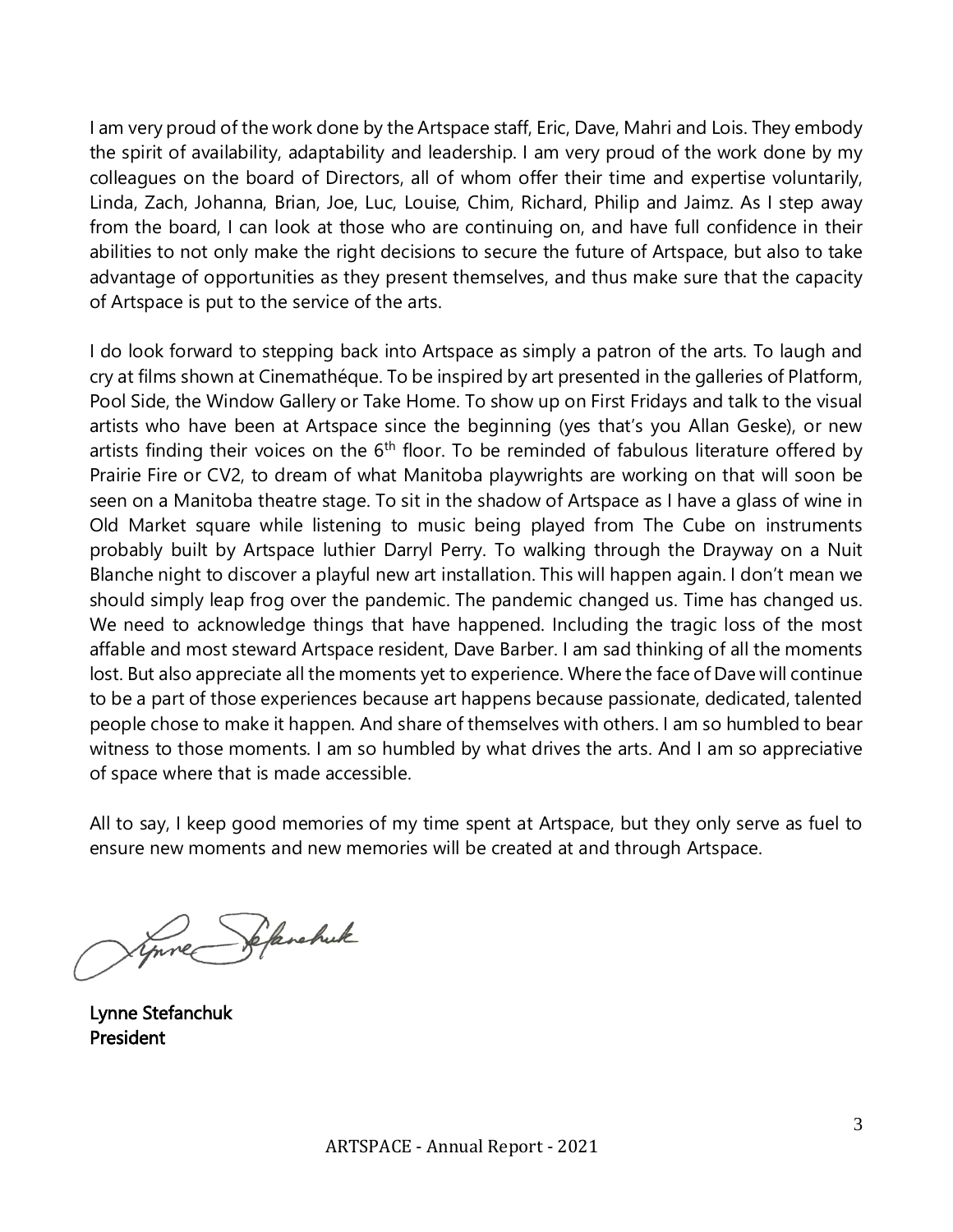#### II - ABOUT ARTSPACE

#### **MANDATE**

To improve the efficiency, effectiveness and capacity of Manitoba arts and culture organizations by:

i) providing facilities at below market value rates to house their operations and

ii) providing shared administrative and management services to support their operations.

#### **MISSION**

Artspace creates space for arts and culture to flourish. Through low-cost facilities and shared administrative services, we play a vital role in supporting the health of Manitoban arts and cultural organizations.

#### VALUE STATEMENT

Artspace embraces collaboration and innovation as it strives to provide stability for Manitoban arts and cultural organizations and practitioners.

#### PROFILE

Artspace is an influential presence in the lives of our creative community. Standing at the epicenter of Winnipeg's historic Exchange District, this unique example of turn-of the century architecture is home to dozens of artists and art organizations... and therein lays our greatest strength. Artspace is people.

Inspired by the conviction that community would be enriched with an arts centre, one ideally located in the historic warehouse district, community leaders joined Winnipeg's \$90 million Historic Area Development Program in the early 1980's. These cultural sector visionaries imagined a literary and visual arts centre, one that could be built in the then-vacant Gault building.

In 1986 these creative sector leaders saw their vision realized when the doors opened that October. And now, over thirty years later, Artspace remains a leader in Winnipeg's arts community as visual and media artists, writers, publishers, musicians, actors, photographers and other cultural workers develop their respective crafts and strengthen Manitoba's reputation as a creative community equal to any other.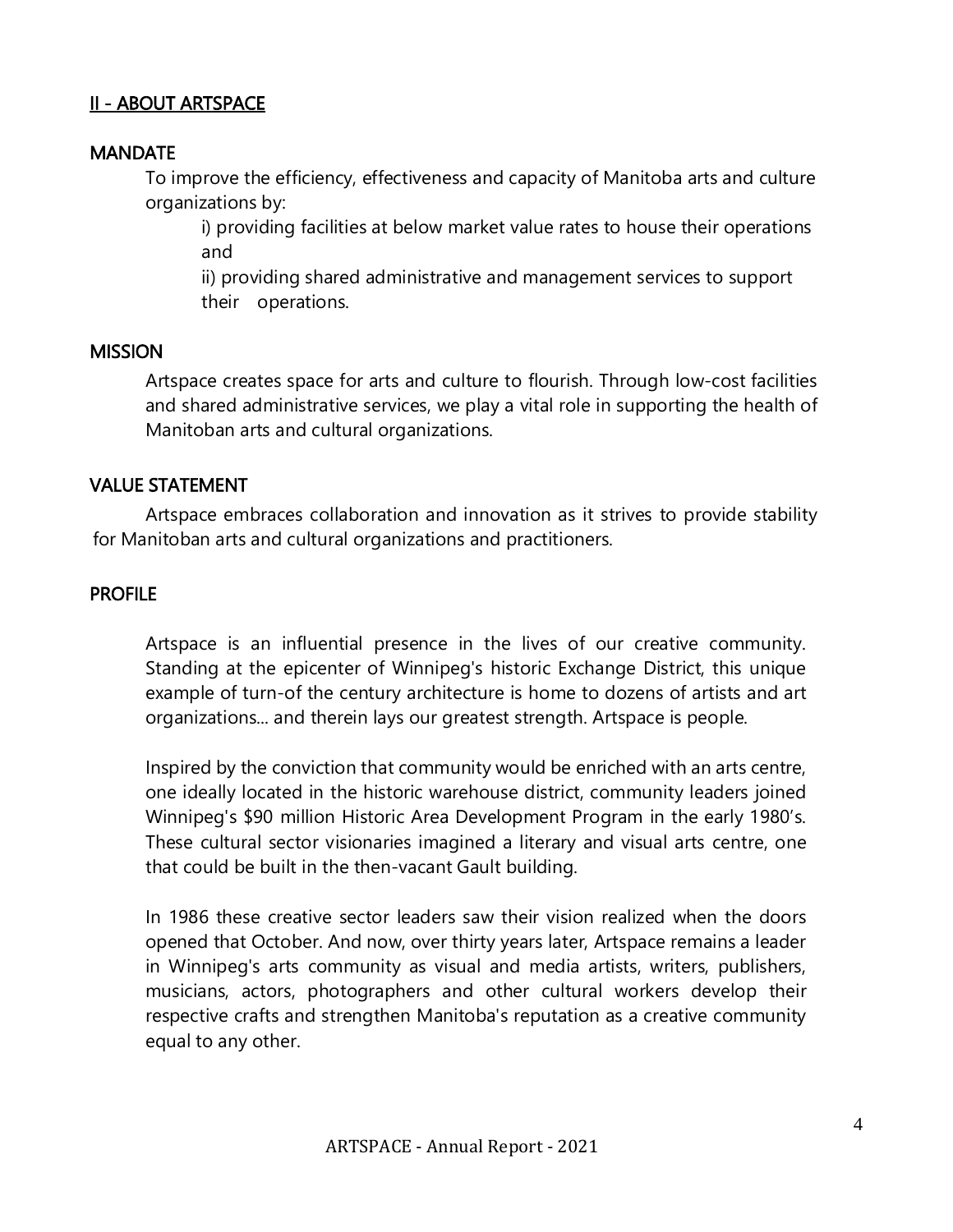As the creative community continue to thrive in Manitoba, Artspace plays an important support role across all artistic disciplines.

Our core objective of providing a 'safe and accessible space' for artists and arts organizations to explore their individual artistic visions remains one of Arstpace's fundamental principles. Art making within an accommodating community environment has allowed artists and arts organizations to focus on their art.

# As a 'centre for the pursuit of distinctive, experimental, and artistic creations' Artspace holds up the value of making - literally and figuratively - space for art in the lives of all people.

The relationship between Artspace (the organization) and its member arts organizations is deeply symbiotic. Our organization's strengths are operational and organizational; it exists to provide administrative support, guidance, a collective voice for the creative community and a physical hub for the community at large. For their part, the strength of member arts organizations lays in the making of art and allowing it to reach an audience. Thus the reach of Artspace is not confined to the four walls of the building itself.

Artspace will remain focused on ensuring that the arts are a central part of the creative sectors' evolution. By seeking innovation that allows artists to continue to produce, and by laying the groundwork for organizations to succeed, we'll continue to extend our reach and promote the Artspace model to the benefit of the whole community and existing and emerging arts organizations.



In cooperation with other arts organizations and artists we will continue to animate our space to attract more people, promote community gatherings for artists, arts organizations and art lovers, and encourage greater diversity among the tenants and in the community at large.

Our over-arching goal is to continue being an inclusive, relevant and supportive place and a strong voice for Manitoba's vibrant creative sector. Artspace remains a bold and audacious project fostering stability in smaller and mid-sized art organizations so they may democratize their art offerings.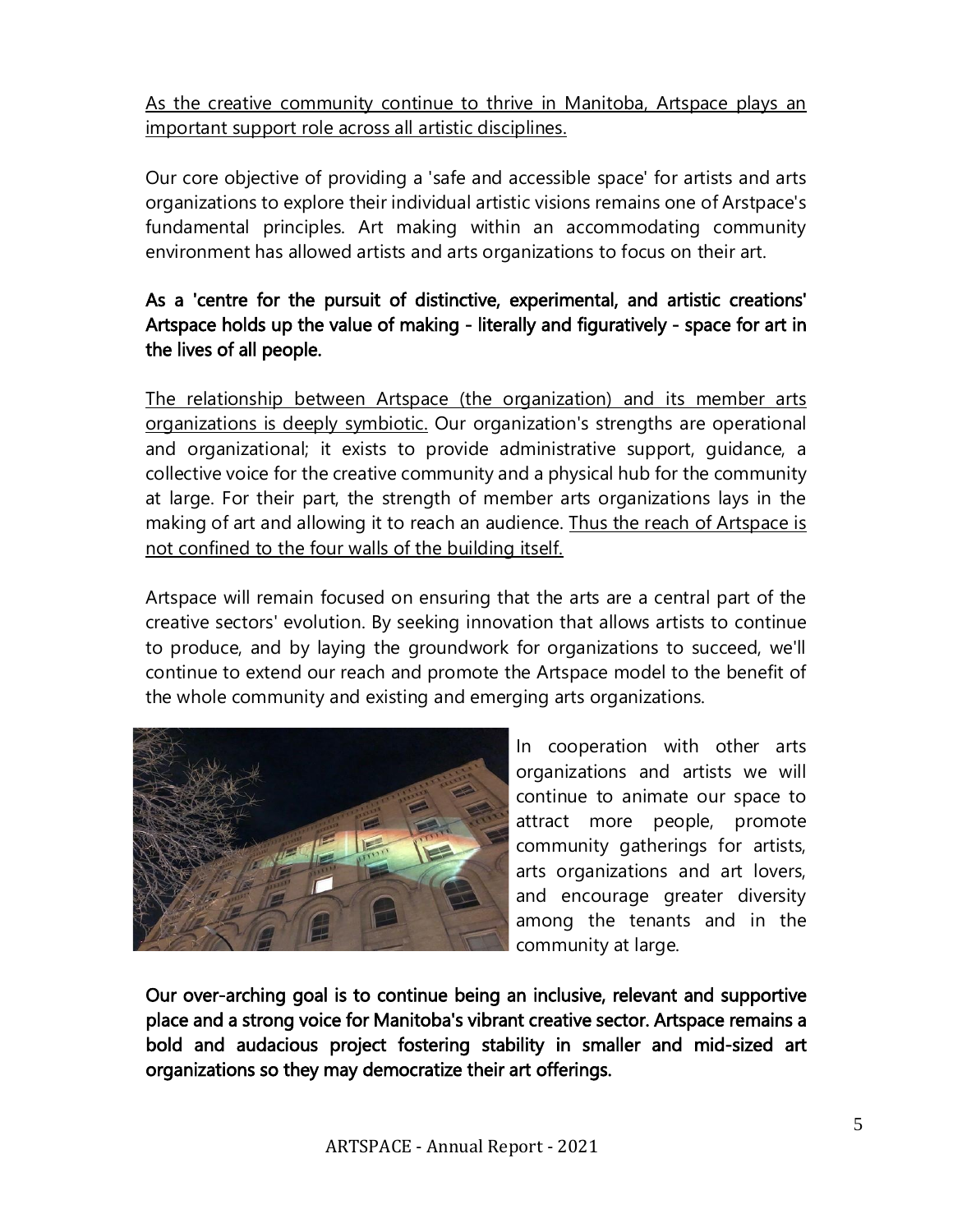#### III- PREAMBULE

Artspace adopted a five year strategic plan in 2018 that has guided the work the organization has taken on. We are committed to report back on our progress through this annual report. It is an important tool of transparency and accountability. As such, since 2018 we have structured the annual report along the three strategic axes that define the strategic plan. They are:

- 1. Operational sustainability
- 2. Financial sustainability
- 3. Sustainable engagement

Each section has identified goals (identified in orange text). They will be listed and we will report relevant activities connected to this goal. As for many organizations in 2021, the pandemic has severely affected organizational momentum and has become the defining factor from which we operate. It hasn't affected our mandate or our values, in fact it has made us focus on these core items even more. All to say, even though the pandemic is the leading narrative, we made sure to also nurture the narratives that make us who we are. We hope that comes out in this report, and we hope it continues to build on a long history of giving value to art through spaces that are accessible.

What follows is an overview of activities undertaken by Artspace between September 1st, 2020 and August 31st, 2021.

#### IV- ACTIVITIES ACCORDING TO STRATEGIC AXES

#### 1- OPERATIONAL SUSTAINABILITY

Under the management of Artspace Inc, the Gault building is a well-maintained historic building in the Exchange District, serving as a hub for the arts. The building is 120 years old and was renovated in 1984. Meaning it has some original elements that need restoration (windows) and some renovated elements that will soon need capital attention. There is also some modernization elements that would make the building more accessible (accessible washroom for example). Artspace must not only be responsive, but also engaged in long-term maintenance, restoration, replacement and or upgrades, to elements of the building. Since we have a 99-year lease, we are stewards of the building and we are active participants. Ultimately, the building is a provincial asset, through the Manitoba Centennial Centre Corporation (MCCC). Therefore, major work is done in collaboration with the Government of Manitoba.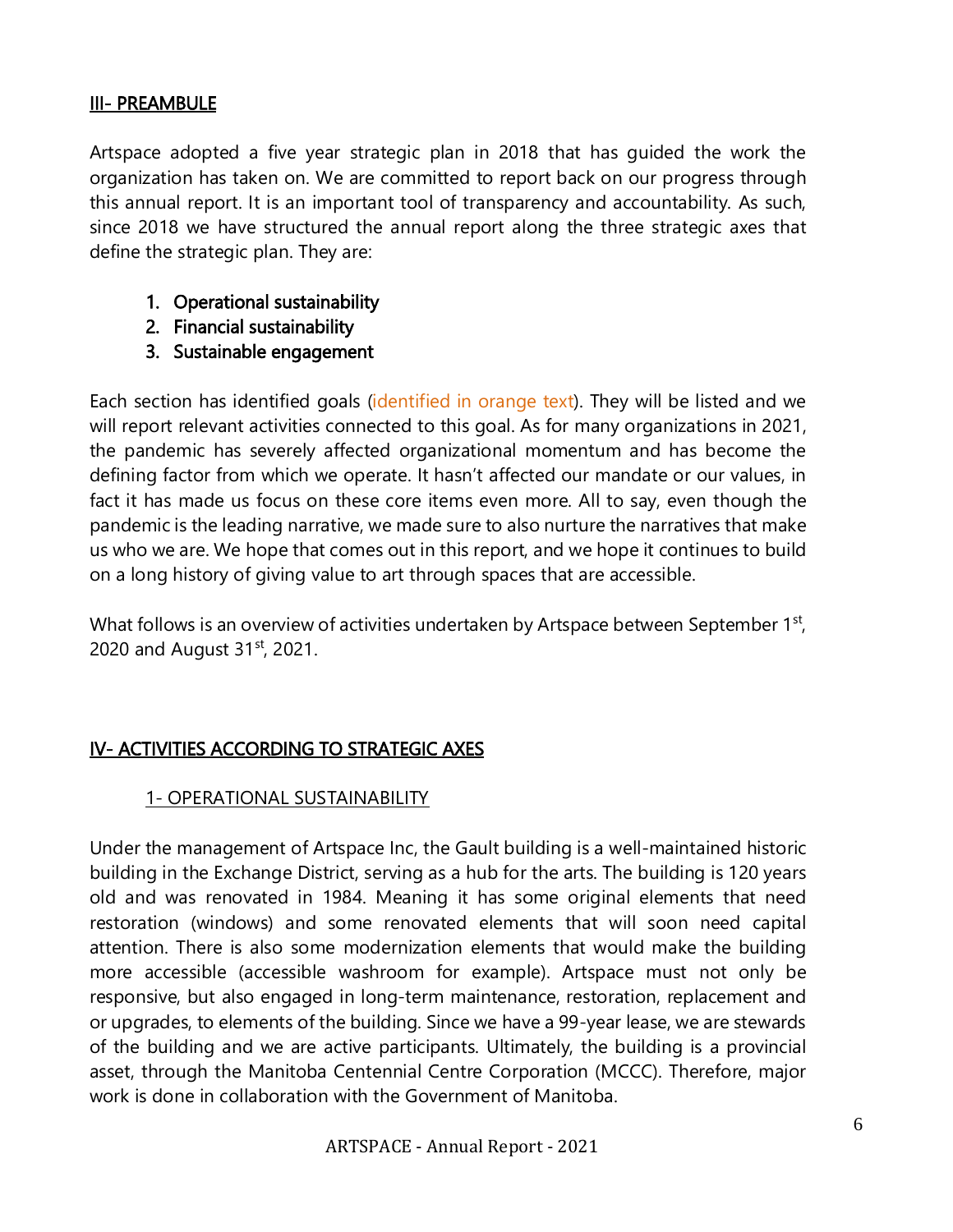

# ✓ a full building assessment identifying and prioritizing immediate, medium or long term capital needs;

In 2018 the Government of Manitoba did a building condition report. It generated a list of needed capital investments. No critical work was identified. This is not a detailed building assessment, but it is the beginning of a process. We are now working with the MCCC to prioritize and coordinate needed work, so that the government of Manitoba can budget for these works. These priorities are now integrated on a tracking sheet of all MCCC assets. It is worth noting that there's consensus that the restoration of the windows is the most urgent need. The Government of Manitoba has already done an assessment of each window in the building, and has estimated the cost of restoring all the windows. The Government of Manitoba is considering this project, and we are hopeful that it receives budget approval in the near future.

# $\Box$  a clear fundraising plan for the establishment of a capital reserve

We recognize that the Government of Manitoba will not fund all identified capital needs. As such it is important that Artspace establish a capital reserve.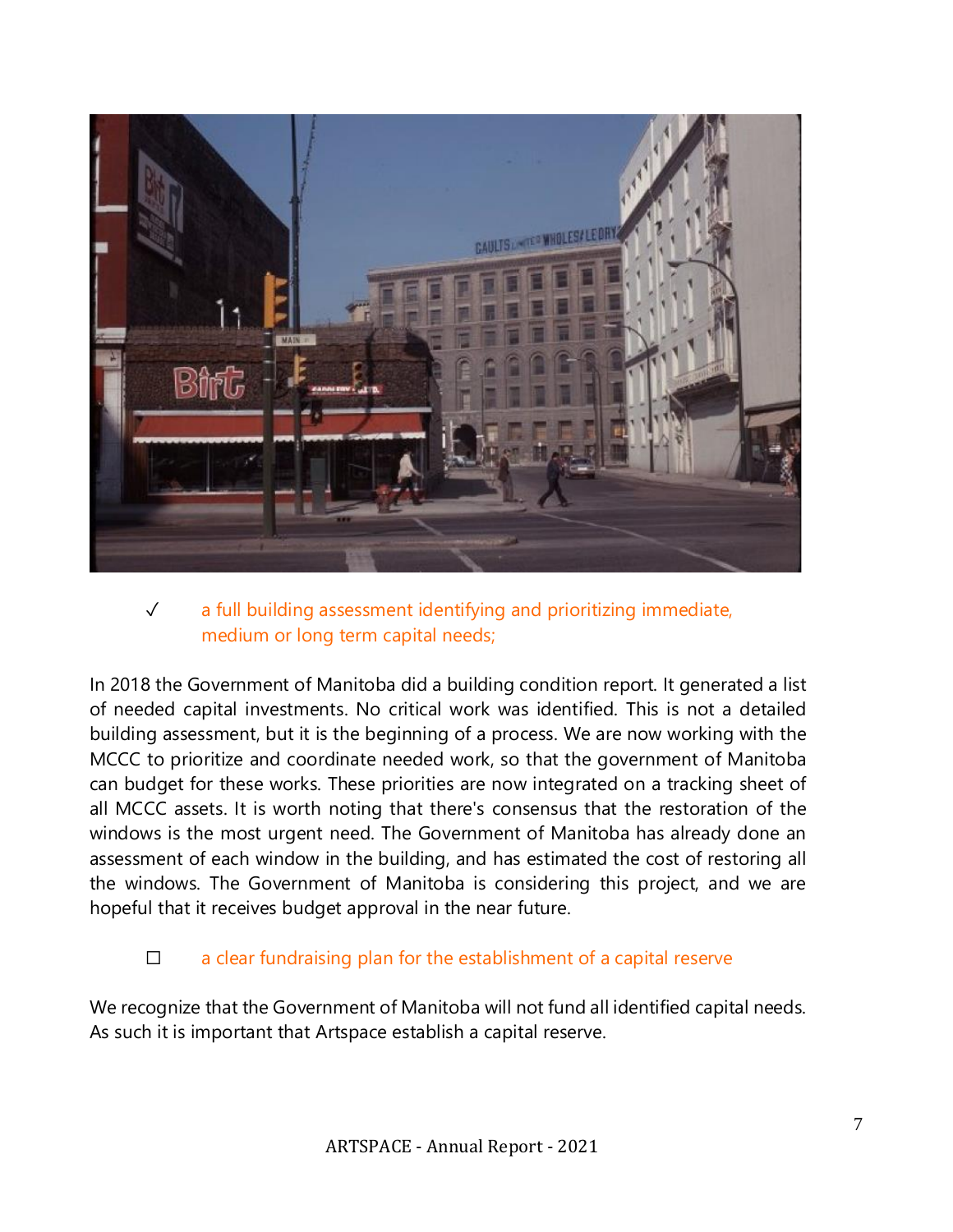Artspace has spent the last 4 years developing fundraising capacity. This includes year end donation campaigns, and event based fundraising. This fundraising has resulted in some increased revenue but the revenue has been needed to sustain programming / support services / operational costs that are not self-sufficient. Said simply, funds raised were not available to place in a capital reserve.

Artspace has implemented a rent increase policy that will set a yearly rent increase between 0 and 4%. The immediate goal is to ensure the rent revenue covers the operational costs of the building. We also believe that it would be in good practice to set some of the rent revenue into a capital reserve. Due to the pandemic, the board decided to freeze the rent increase this year, to alleviate what is already high financial pressure on art organizations members. Nonetheless, it is the plans of Artspace to formalize a capital reserve policy that will include dedicating rent revenue to this reserve. We can expect this to be fully implemented in the upcoming years.

# ✓ continued maintenance of building features, seek opportunities to restore, upgrade or replace, building systems.

It is critical that Artspace continue respecting annual safety inspections. Consequently, we continue to respond to fire safety evaluations. This can be as simple as replacing batteries whose capacity is diminishing. It can also mean more complicated work like replacing our sub-pump. Even though the range of these costs are sometimes unpredictable, we can predict that a building of its age will always have a mix of these maintenance repairs every year. We will continue to budget accordingly, and thus respond to needs as they are identified.

We decided to move ahead with the Summer Internship offered through the Canada Summer Works program. Past summer interns contributed immensely to the artification of the building. Past projects include the Little Free Library, the What's Happening chalk board, The post-apocalyptic secret garden in the vestibule and the stairway wayfinding art prints. We believe using art is a way of bettering our ever evolving building culture. It's also a way of supporting the professional momentum of emerging visual artists. This year, Tamiko Chase Kavanagh spent the summer being inspired by the community to conceptualize a giant mural for the Artspace boardroom. This space is usually in high use, but due to the pandemic, we had the time to refresh the space without inconveniencing anyone. We went further by adding other refreshed touches to the boardroom. The results are beyond our expectations and we are so honoured by the work, effort, and thought put into the mural. Our sincere appreciation to Tamiko. And we adore that now, people meeting inside the boardroom will not only be meeting in a creative space, but one that also reminds us of the connection between art and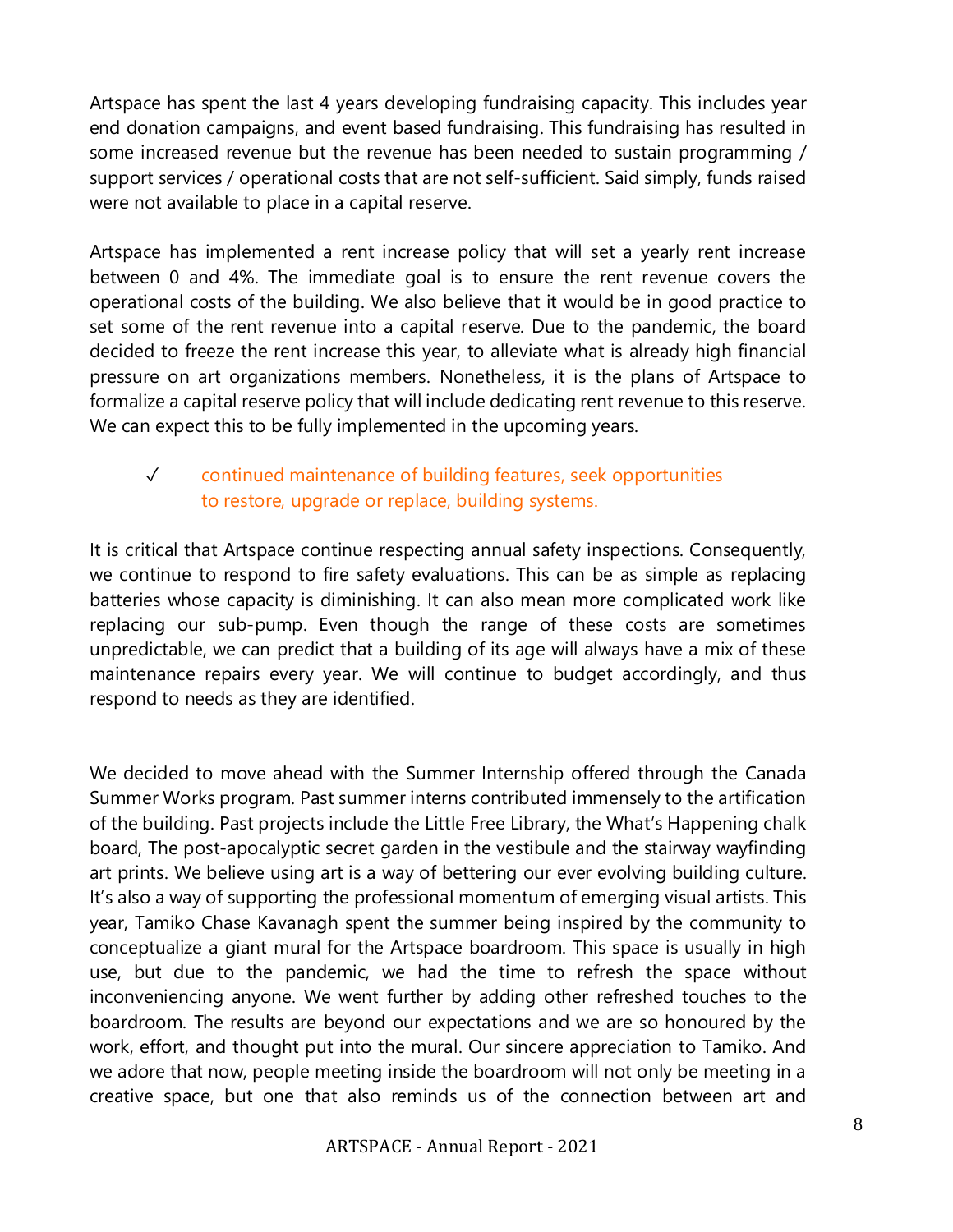community, and what is ''iconic'' to one might be different to another. It's a piece that speaks about the importance of our community and the diversity of its iconic nature.

On a similar note, we tried to take advantage of the less busy nature of the building to do various artification projects. Many of which also attempt to honour our tenants. For example, one of the stairwells has seen a pop of colour added,



by utilizing copies of Writers News (the pre-curser to Prairie Fire) to add both colour and history to the journey up the stairs. Similarly, the bathrooms on the 4<sup>th</sup> floor received an art treatment. Both are a sort of origami world created out of Prairie Fire publications. We also spent some energy on the 5<sup>th</sup> floor. One bathroom was completely repainted and an original piece of art was hung. In addition, we painted the lounge and added inherited art prints as well as adding ambient lighting. Creating a very inviting space, accessible to all Artspace patrons. We continued the transformation of the 5<sup>th</sup> floor by adding both colours and public art to a hallway leading to the writers' studios. Giving you a hint of what is happening in those studios. Some of these changes also allowed us to address some structural repairs. The wall on the 5<sup>th</sup> floor had significant cracking. We were able to patch it up, paint it, and add some art. Proving that repair and artification is a good combo. We will continue to take such an approach to other spaces that require repairs/renewal/artification.

During the year we removed all the awnings from the Artspace building. This represents 18 steal structure awnings that were placed on the building in 1984. The metal was rusted through, and the awnings were beyond weathered. We decided to not replace the awnings, instead choosing to honour the original historical look of the building. That is to say, awning-free. This liberates more facade for the tenants to interact with community. It opens us up. Plus, with the iconic Artspace fencing at the top of the building still intact, we are not worried that people won't know which building is Artspace.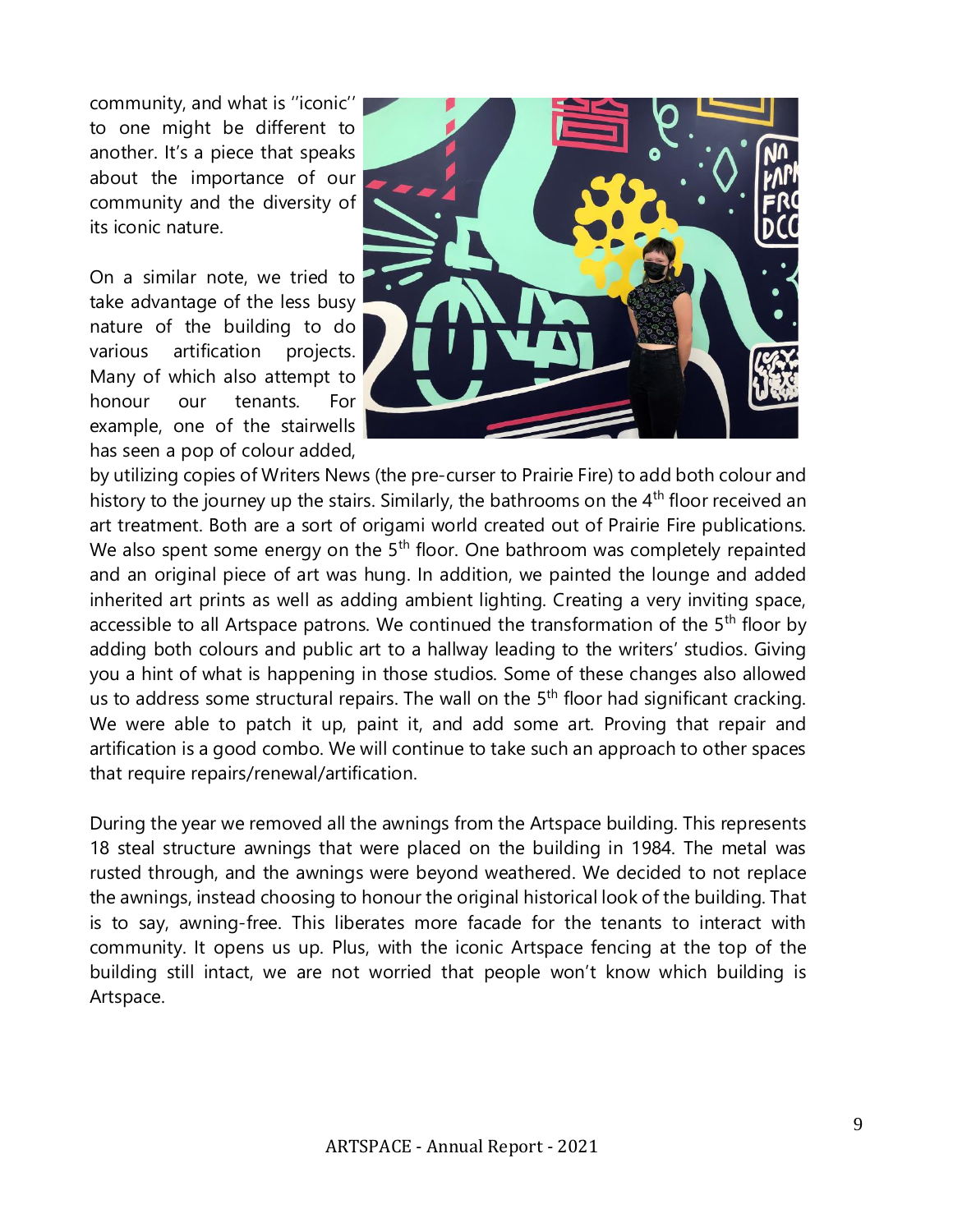## ✓ clear, relevant and up-to-date policies for membership and building use.

The pandemic meant that policies vis-à-vis the use and operation of the building by the public and by tenants was a dynamic thing. We endeavoured to communicate in a transparent and timely manner. Our priority became making the building a safe and secure space for tenants to work. This continues to be our priority. We will continue to communicate with tenants and adapt plans according to their needs and according to restrictions set by the Province of Manitoba. Our understanding of building operations shifted when the severity of the pandemic became clear. Since then, Artspace has operated (mostly) as a card access building only. The entrances on King and Arthur are accessible only by those who have cards to unlock the doors. Everyone else must make an appointment to access the building. We shifted to include Cinémathèque showings as appointments, and have worked with the Winnipeg Film Group to have a system that is comfortable to all.

We are keenly aware that space is a premium for art organizations who have limited operation budgets. Thus, we offered the boardroom to art organizations that needed larger work spaces. We were able to accommodate two such organizations, who have become Artspace members. We will continue to consider cases as they come up, and based on tenants use of the space.

Over the last year we took on the task of updating and consolidating Artspace policies, and have one coherent document with all Artspace policies. These policies, along side our bylaws, is what governs the decision making process for Artspace Inc. The work was accomplished by a committee of the board, and the resulting work was adopted unanimously by the whole board of directors. There are areas that the board identified that need additional work, and potentially new policies. One such area is the concept of Safer Spaces and how it applies to an organization such as Artspace as well as its tenant members, and patrons. Since these are emerging concepts in terms of social responsibility, the board elected to do training sessions with outside consultants to further develop their thoughts and awareness on the issue. Such a training has been lined up in 2022, and will involve the board of directors and staff of Artspace. In the interim, Artspace feels it has a robust anti-harassment policy.

As always, the work of policy setting is an on-going task. But, we are proud to say that in 2021, the board took a comprehensive look at Artspace policies. The last time this was done was in 2005, and since then one-off policies were adopted according to need, or special programs. We can now say there is one document that has all active Artspace policies.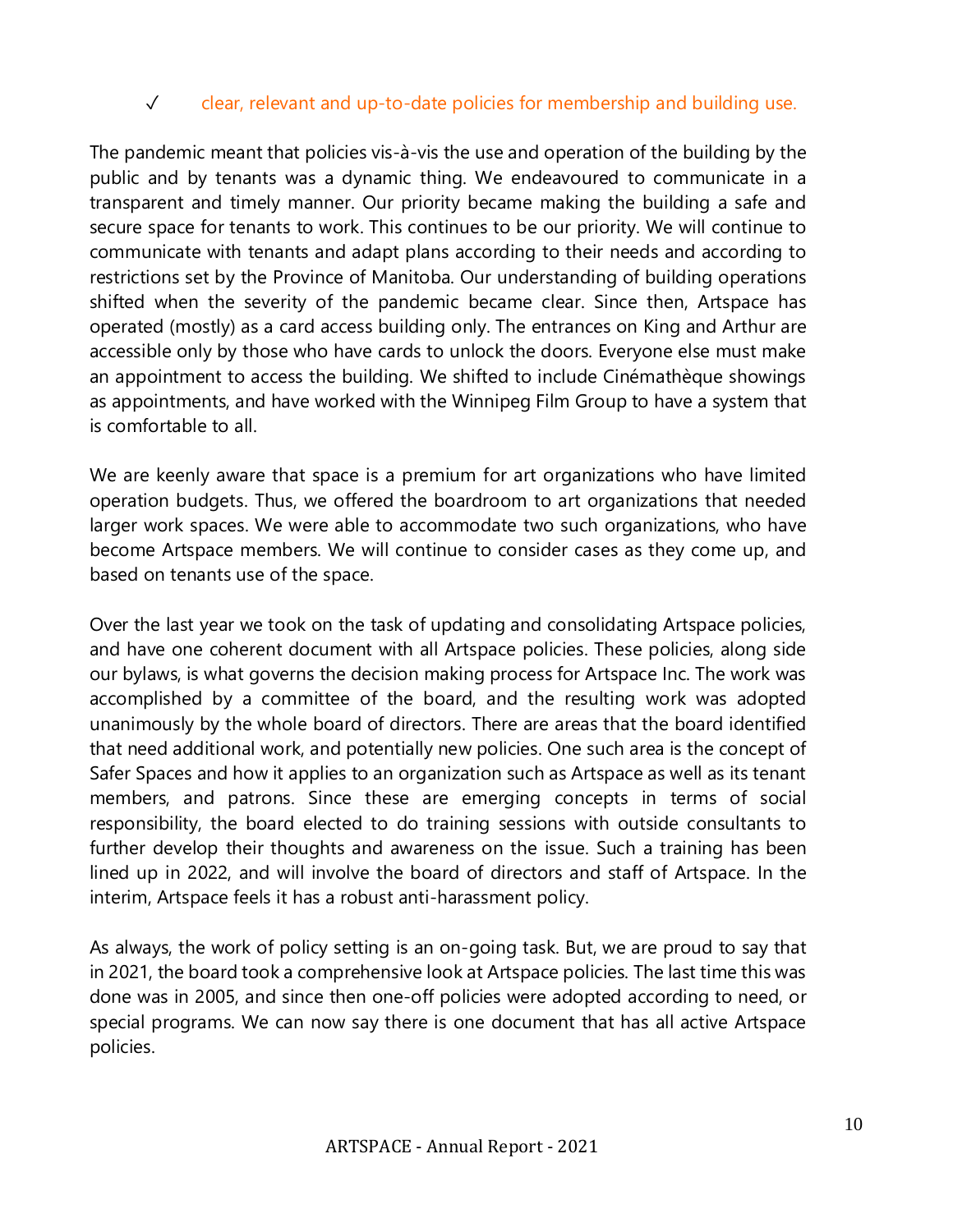It is also worth noting that the Executive Director took anti-racism training through the Diversity and Resiliency Institute of El Paso and the Broderland Rainbow Centre. He obtained a certificate upon completion of the modules. The Executive Director and President of Artspace also took advantage of training offered by the Manitoba Art Council. They presented a timely sessions titled ''Strategic blindspots'', presented by Estelle Métayer. Artspace continues to encourage staff to take advantage of professional training opportunities.

Artspace is also a Member of the NCN Community. This organization allows cultural centres across North America to learn from one another. In good days, like in bad days, having a forum to talk to your peers is an invaluable resource.

We would also like to bring attention that we added an accessibility section to our website. This has information on how to access the building, and elements of accessibility within the building. This is an effort to be transparent and properly communicate so that all patrons have the information they require based on their needs. We invited other Artspace members to share with us their accessibility plans to add it to our website. A few have. Others are developing their accessibility plans currently.

# 2- FINANCIAL SUSTAINABILITY

We need to fully acknowledge that the financial sustainability of Artspace this year was due in large part to Government of Canada pandemic relief programs. It not only helped the financial reality of Artspace, but also many of its members who were thus able to pay rent and member services. We are extremely grateful.

# ✓ a plan for relevant financially viable programming

Artspace continues to offer below-market rates for its services. The primary service Artspace offers remains to be caretaker of space for small to medium size not-for-profit organizations. The rent at Artspace is well below market rate. It is set to reflect the operational costs of the building. With a new rent-increase policy, Artspace will adjust rent to build a capital reserve, as the 122 year old building was renovated nearly 40 years ago, and will continue to need capital investments.

Artspace also offers various support programs. What is commonly refered to as Member Services, consists primarily of use of a photocopier /scanner and postage machine. These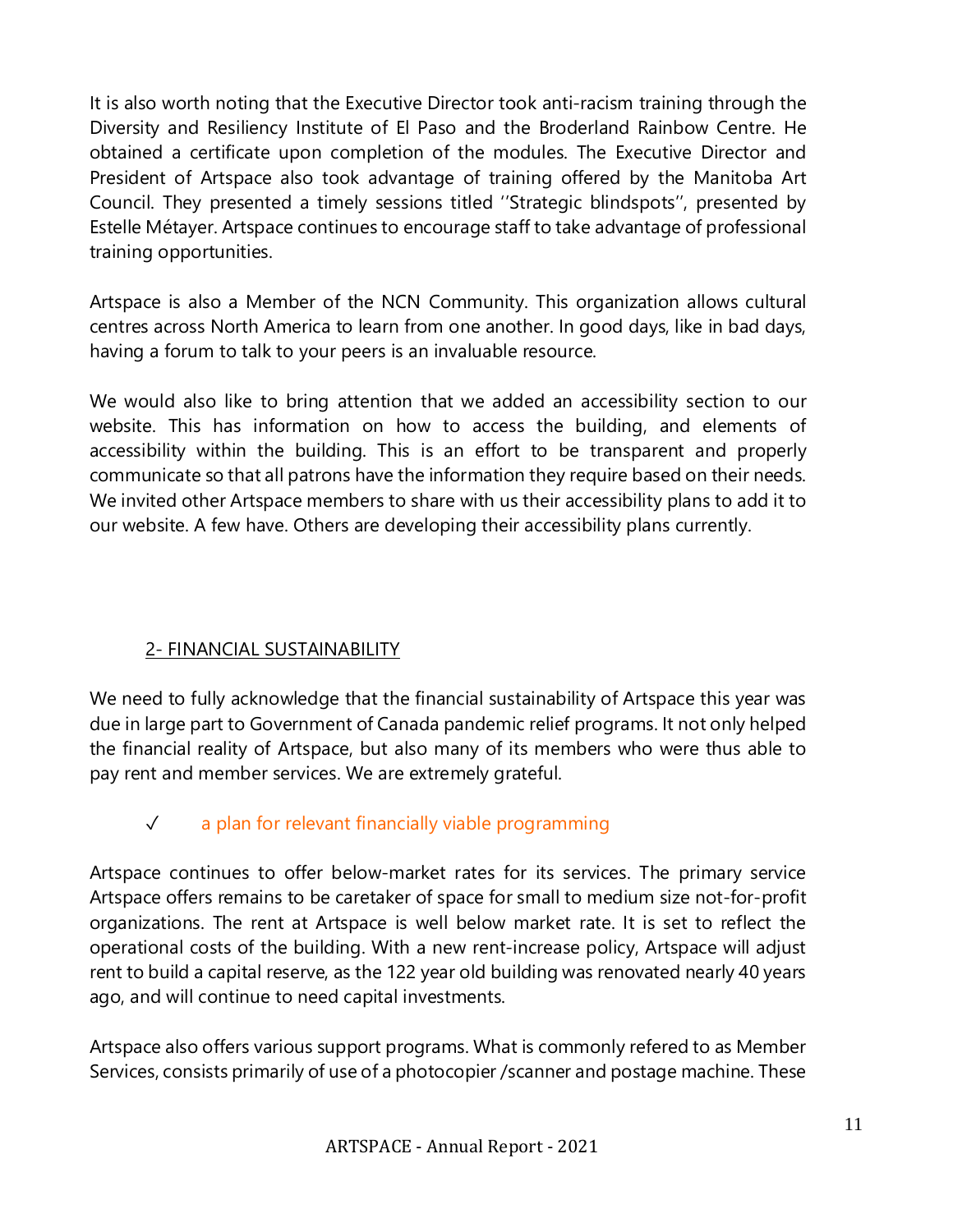services are set as per-use rates and are strictly cost-recovery. Artspace also operates a boardroom, the use of which is free to members.

There are a variety of punctual group services that Artspace undertakes for its members. We regularly send out surveys to see if there is a need or desire for certain services. This has resulted in the organization of a yearly flu clinic. Meaning that tenants can book an appointment for a flu shoot offered in the boardroom via the services of a community clinic. This has become a yearly valued service. We also offer a recycling program. Battery recycling is an ongoing service. However this year we also organized an electronic recycling program. This resulted in many organizations being able to free themselves of dated equipment. Similarly we organized a shredding day. By pooling together, this has resulted in preferred rates. All this services are offered as a cost-recovery basis.

Artspace does continue to look for opportunities to answer the needs of the arts sector. As these opportunities present themselves, we will ensure that they are financially viable, and do not require cross-subsidization.

It might be worth noting that Artspace has historically received an operations grant from the Province of Manitoba through the Arts Branch. An administrative change has happened, and this grant is now accessible through the Manitoba Arts Council. Thus, soon, we will be recognizing the Manitoba Arts Council as a regular funder of Artspace. We are very much appreciative of this grant, and have every reason to believe this will continue to be true with the Manitoba Arts Council.

# ✓ a plan for future fund raising to support programs

2021 seemed like an odd year to do fundraising. But like all good fundraising initiatives, there are many goals established. Not all of which is raising money. Thus, when we conceptualize where our fundraising efforts were to be placed, we also talked about the unique situation we all find ourselves. From that, we launched OUR ARTSPACE(S) : pieces from a pandemic. We were interested in using our resources to connect artists and community. We often do so via the building. If the building wasn't such a tool during the pandemic, we sought new ways. We called upon Manitoba artists to submit what they were creating at home during the pandemic, compiled them in a book, and made the book available to art patrons to experience in their homes. OUR ARTSPACE(S) is a collection of visual and written works created by members of Manitoba's arts community during the COVID-19 pandemic, capturing this unique time in our history and forging it into a keepsake memento in the form of a book. Thirty-three artists answered the call. Some we recognize and know well. Others we didn't know at the moment, but we do now. It recognizes that there are many artistic voices in Manitoba that seek a platform to be heard, seen, understood but also offer a way for an audience to understand, to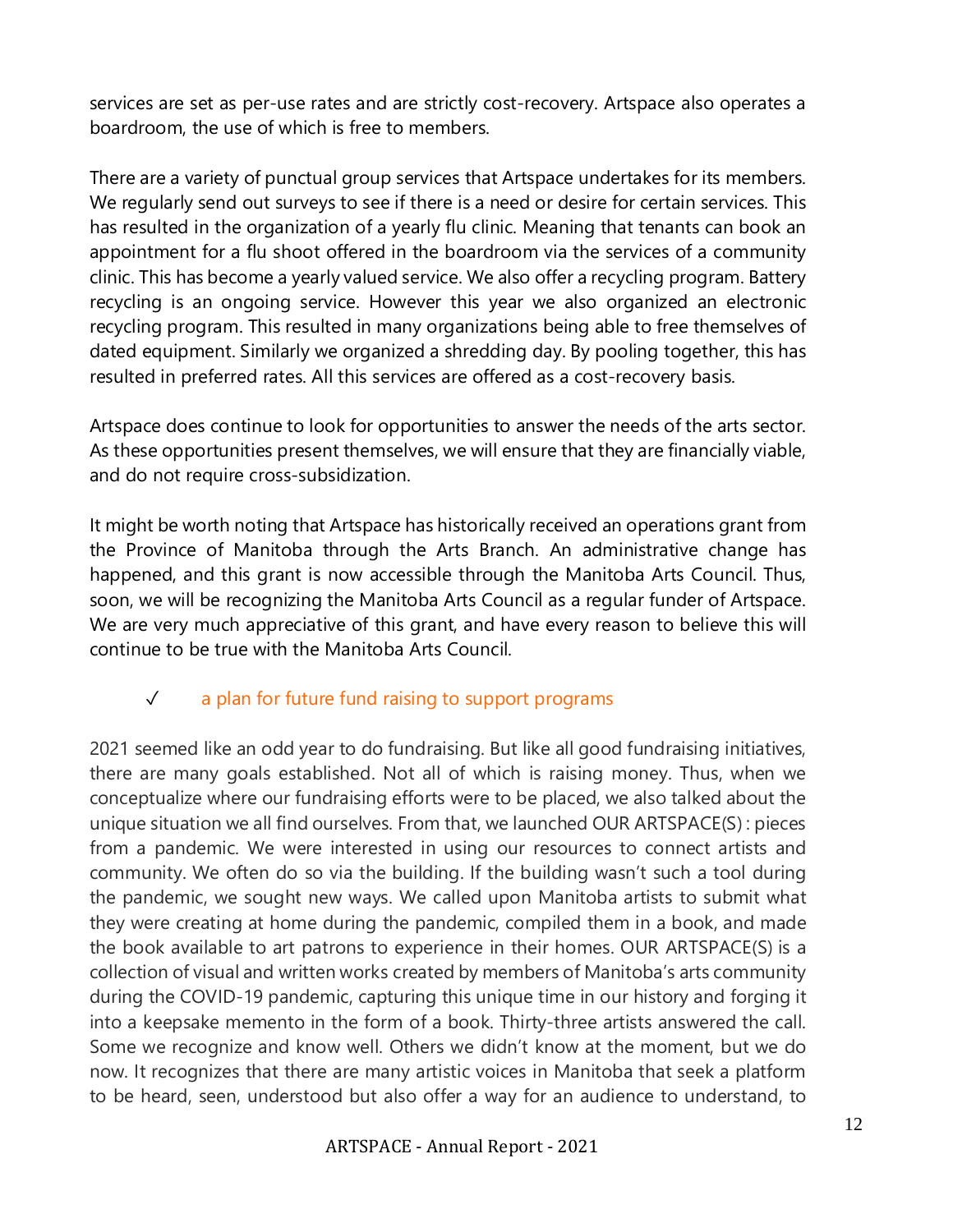hear, to see. This project sought to put in practice values that surfaced during this time. The sales of this book were understood as self-generating revenue, more than traditional fundraising revenues. Nonetheless, its in the same culture that Artspace can, and should,



be spending energy in cultivating revenue linked to individuals.

We traditionally have a year end donation drive. Due to the current conditions, we decided not to have such a campaign at the end of 2020. Thinking we would liberate space and

recognize the hardships that many were facing. For various reasons, we did bring it back in 2021. In part because it's a way to interact with individuals and let them know what we are doing. We also asked Tamiko Chase Kavanagh if we could use elements of her recently created mural, to customize an apron. We are looking forward to letting you know the results of this return of the year end donation campaign that also features art from a local artist.

As a reminder, Artspace Inc is a registered charity. As such, donations can receive a charitable tax receipt. The administration linked to this has been facilitated by directing donations through Canada Helps. As such, our donation webpage is linked to Canada Helps systems. We took the time this year to refresh our page and better utilize tools made available by Canada Helps. We hope this results in a better and easier way to donate to Artspace.

#### 3- SUSTAINABLE ENGAGEMENT

- □ more Artspace without putting the organization at financial risk
- □ enhanced relevance to a broader and younger clientele (including the benjamin art organizations)
- ☐ continue relevance to arts organizations and their members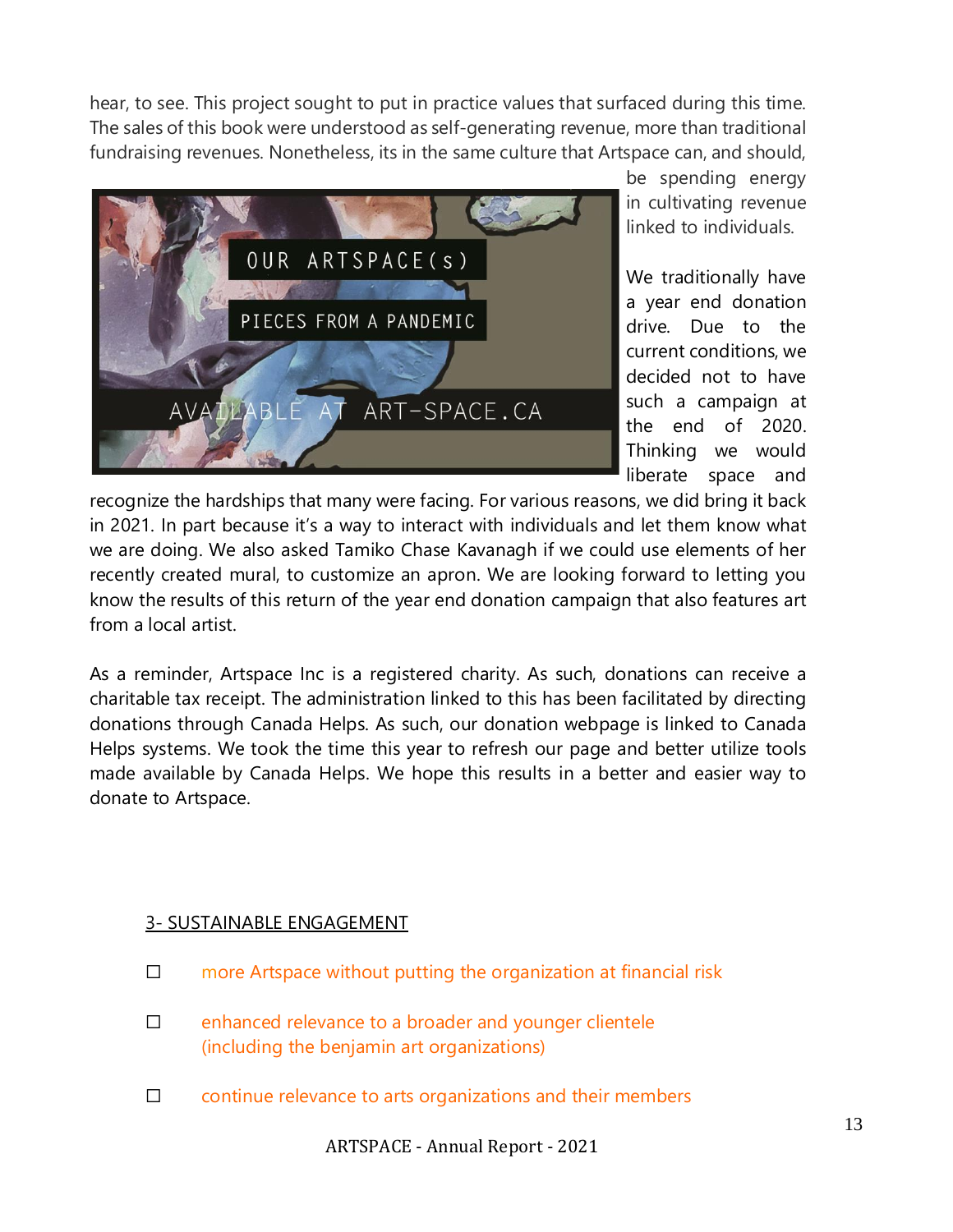# ☐ continued role as a key leader in the arts and as an active Exchange District community member

Part of Artspace's pledge to sustainable engagement is to make the asset that is Artspace accessible to emerging and independent artists / creators. We continued to do so by making sought-after spaces like the rooftop available for photo and film shoots. There were commercial shoots where this represents a revenue generating opportunity. But it's minor. Its mostly helping the film industry. But for independent creators, access comes with no charge. Many have taken advantage of this, and we are always thrilled to see our spaces reflected in the creative output of local artists.

Artspace has a presence on social media (facebook, Instagram and twitter). It is useful in terms of communicating with patrons directly. We also repost social media offerings from our members as well as benjamin art organizations. Particularly those emanating from the BIPOC community. Ensuring that the BIPOC community has equitable social media space available to them.

We continue to be engaged members of the Exchange District. Meaning we participate in Exchange District initiatives. From AGMs and consultation meeting, to special projects.



We recognize that through the pandemic, the public was not accessing creative spaces the same way. Entering buildings was sometimes illegal, sometimes anxiety inducing. But the appetite for art did not diminish. In many cases it augmented. Thus Artspace decided to undertake a significant public art project. Under the banner of The vesti-art project, we were able to transform the two entrance vestibules into public art. We discussed our vision with fabulous organizations like the Exchange District Biz, Johnston Group and Caisse Groupe Financier and they quickly supported the project financially. We sought out two young artists to conceptualize a public art piece in each vestibule. Artspace helped them research and test ways of transferring their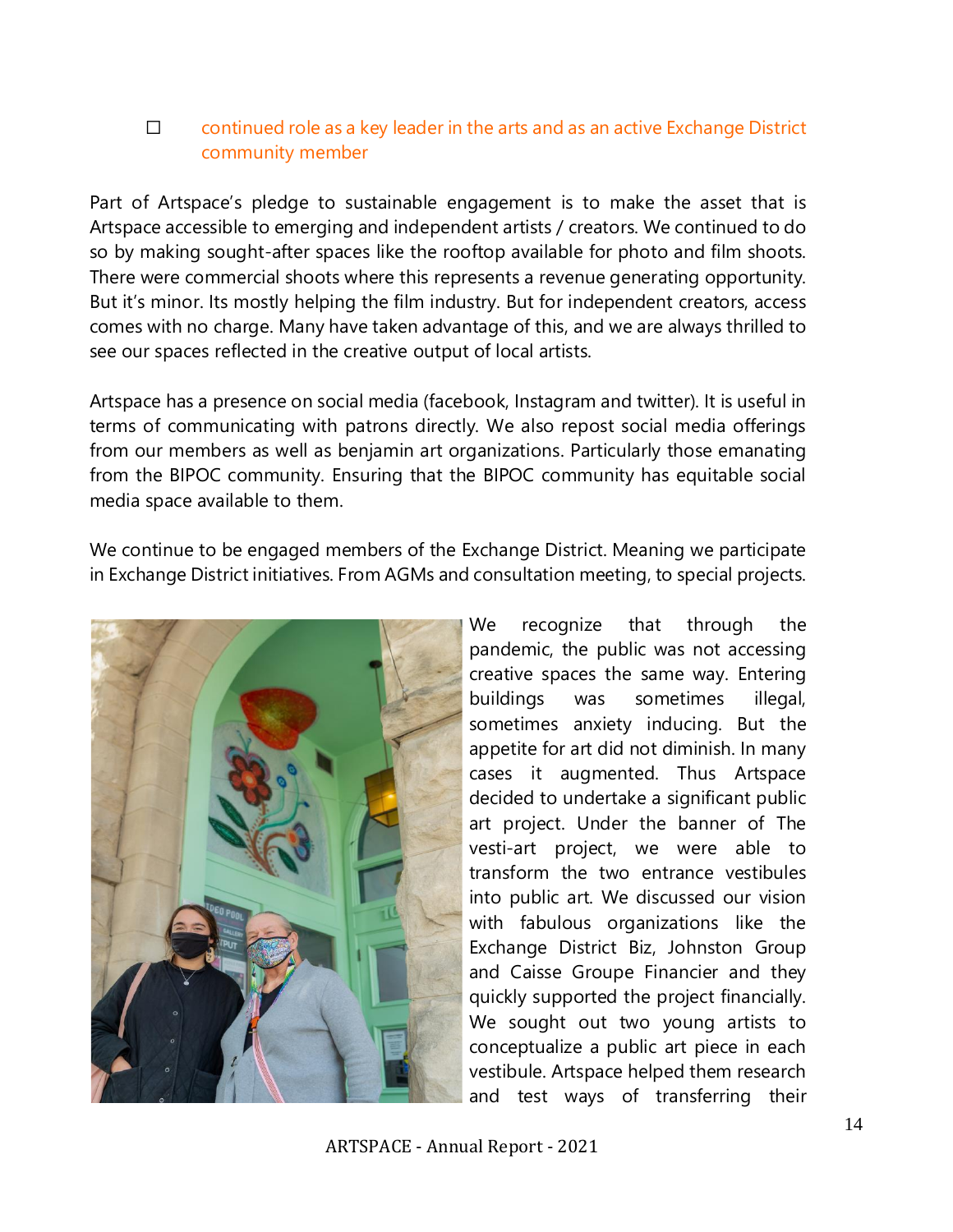medium into public art, something that is uncommon with beadwork and embroidery. The result is a young métis woman, Bronwyn Butterfield not only making an art statement, but also an Indigenous narrative statement, with her piece Vamp for my Capan. Similarly James Turowski allows for some queer art and queer narrative to speak loudly and beautifully with Queer in Bloom. The art pieces were an instant success. Placed in the vestibules, they also serve as a reminder that you are entering a creative space when coming to Artspace. Or while leaving, you are reminded of the importance of art to connect with a public. We were also honoured to have Two Spirit Elder Charlotte Nolin attend the art unveiling and offer her knowledge and perspective which elevated the importance of both pieces. The success of this project has already set us upon dreaming of future public art pieces that Artspace could undertake with support from corporate sponsors. Hint… take a walk through the Drayway to get a sense of things to come.

We would like to thank new Deputy Minister of Culture Jeff Hnatiuk for coming to tour Artspace within his first months as Deputy Minister. His interest in the arts and his commitment to open communication with stakeholders like Artspace is exemplary. We look forward to future visits when this cultural hub is buzzing with activity. But we need the continued help of the province to ensure that we will get there. On that topic, at the end of the year we received a special sustainable operating grant from the Province of Manitoba – through the Manitoba Arts Council. The funds will be spent in the following year, but we thought it was important to report on this special grant, and thus have added the section below.

# V- SPECIAL SUSTAINABLE OPERATIONS GRANT

Art organizations in Manitoba were invited to submit for a one time special sustainable operations grant. This was a provincial initiative aimed to provide financial support to arts organizations in relation to financial and operational pressures resulting from the prolonged pandemic. Artspace submitted for funding and received a grant targeting four major initiatives. We received the funding at the end of the year and have started on all four initiatives.

Bathroom upgrades : replace knob handles for all washrooms. Currently Artspace washrooms (all 14 of them) have knob handles to enter and exit. Over the last few years, this was identified a few times as an accessibility barrier as well as a potential health concern. We asked for funding in order to replace all handles to latch handles. The result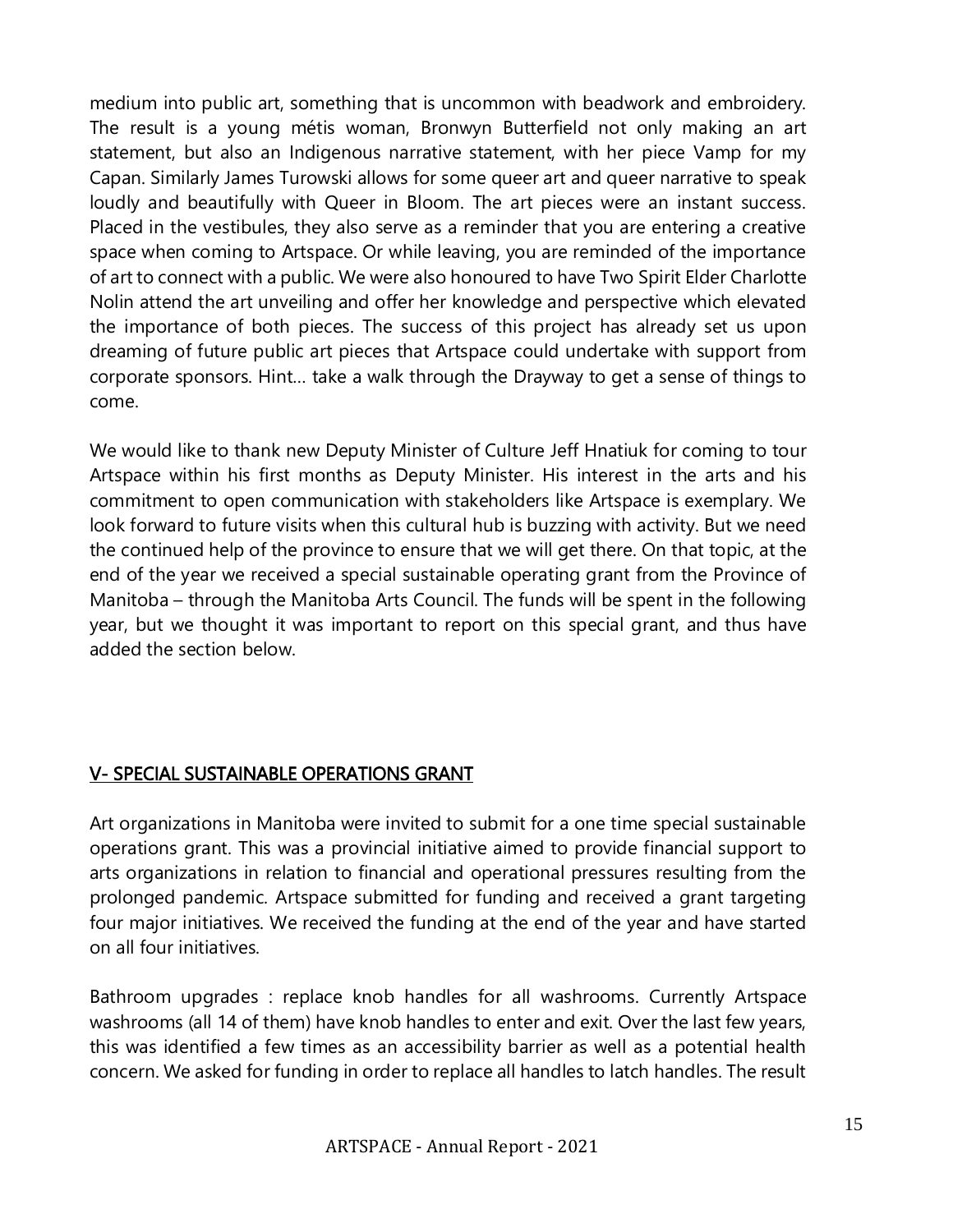is that the washrooms are also keyless. We are happy to report that the replacement of the handles is now complete.

Boardroom upgrades : making it safe and accessible. We knew the use of larger boardroom space was going to increase in importance during the pandemic (and after). We invested in making items in the boardroom accessible. Alongside ensuring the proper cleaning products (sanitizing wipes, sanitizing hand liquid, etc). We also needed to replace the refrigerator, an often used item for half day to full day meetings.

Art Studio floor opening : doors to artists. Visual artists have seen their opportunities to make a living off their art shrink. Often dependant on events like First Fridays to connect with buyers or clients, they have less opportunities to be present. Anticipating a return to First Fridays, as a way to commission them, and as a way to let people know that Artspace has several visual art studios, we launched doors to artists. Every artist studio was given the opportunity to transform their door into a reflection of their art practice. That way, door open or closed, patrons of Artspace can get to know the artists who have studios in the building.

Drayway activation : passing through dark times. A project that will reclaim the Drayway for artists and community members alike. The pandemic has seen the Exchange District take a few steps back. If we are going to take a few steps forward, its by utilizing the power of art.

We thought it was important to inform you how we are making use of this fund, to the benefit of Artspace members, patrons and the community at large.

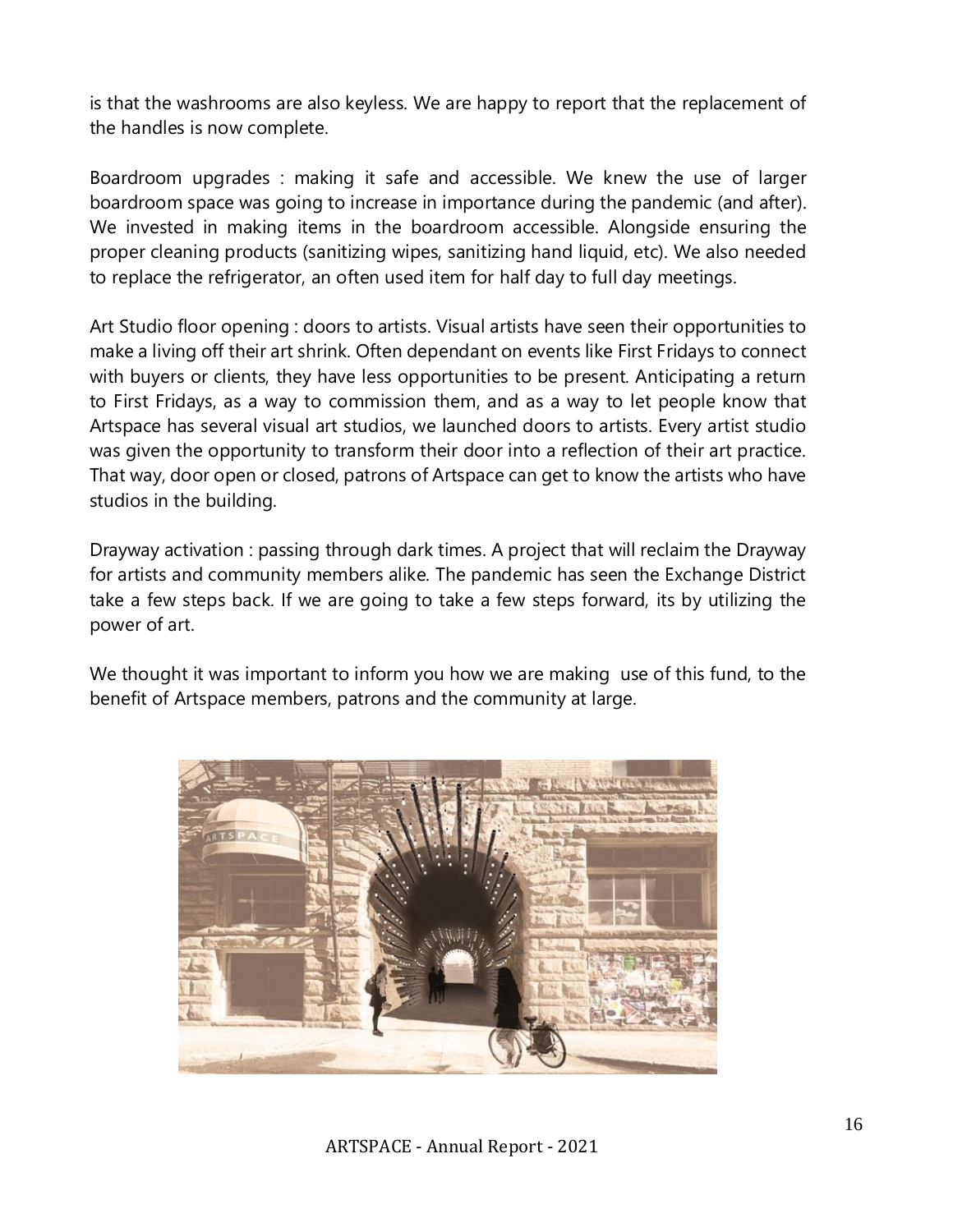#### VI- CONCLUSION

We offer this annual report as a fair representation of the activities of the year.

We aim to be in the service of our members, to the art sector as a whole, and to the citizens of Manitoba. After all, they own the building. As the pandemic has asked us to re-engage in a social contract with one another, often by keeping our physical distance from one another, it has also forced us to understand new ways we can stay connected, new ways of making our assets be of social benefit. We are proud of what we accomplished, but we know there is so much more to do.

Thus we take the writing of this annual report seriously. It's a key way to remain accountable. But communication is not a once a year thing. We look forward to engaging with you in various ways. But sometimes asking for change is hard. This is why we implemented an anonymous esuggestion box. That way people can submit what's on their mind, freely.

We also know we need to speak freely. As things continue to change, we need to be part of the conversation so that change means betterment. It is our commitment to do so.

We are also committed to fun. As life sometimes needs to benefit from levity. So if someone asks to come install a giant 'F' in front of Artspace on the rooftop fencing, so that passer by can have a chuckle, our answer will always be yes.